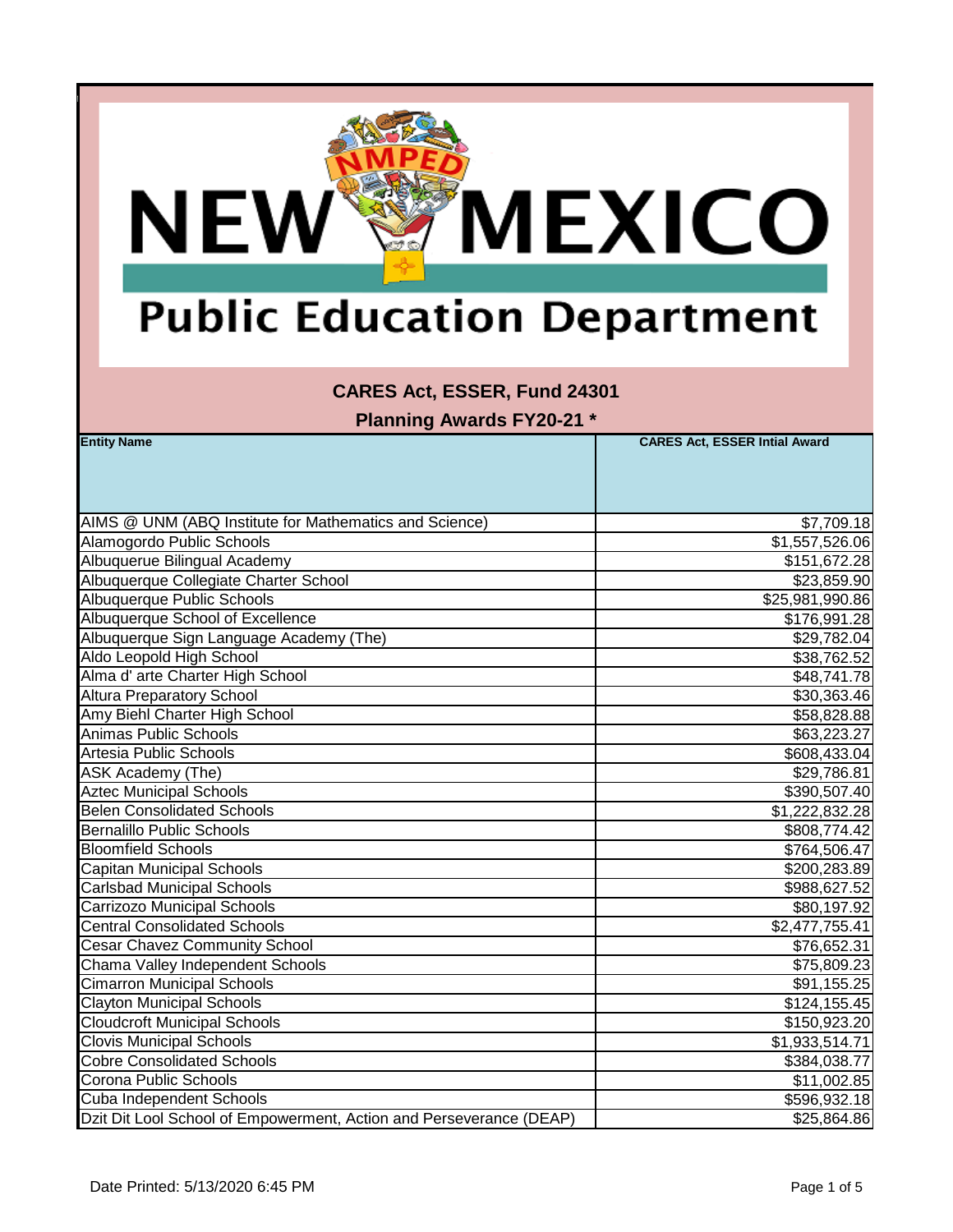

#### **CARES Act, ESSER, Fund 24301**

| <b>Entity Name</b>                                   | <b>CARES Act, ESSER Intial Award</b> |
|------------------------------------------------------|--------------------------------------|
|                                                      |                                      |
|                                                      |                                      |
|                                                      |                                      |
| <b>Deming Public Schools</b>                         | \$2,492,794.20                       |
| <b>Des Moines Municipal Schools</b>                  | \$30,452.48                          |
| <b>Dexter Consolidated Schools</b>                   | \$180,009.46                         |
| <b>Dora Consolidated Schools</b>                     | \$26,706.61                          |
| <b>Dulce Independent Schools</b>                     | \$242,202.55                         |
| <b>Elida Municipal Schools</b>                       | \$10,062.04                          |
| Española Public Schools                              | \$1,442,671.34                       |
| <b>Estancia Municipal Schools</b>                    | \$155,378.63                         |
| <b>Estancia Valley Classical Academy</b>             | \$63,594.40                          |
| <b>Eunice Public Schools</b>                         | \$172,254.62                         |
| <b>Explore Academy</b>                               | \$48,621.14                          |
| <b>Farmington Municipal Schools</b>                  | \$2,218,994.19                       |
| <b>Floyd Municipal Schools</b>                       | \$29,282.08                          |
| <b>Fort Sumner Municipal Schools</b>                 | \$86,563.49                          |
| Gadsden Independent Schools                          | \$7,823,498.77                       |
| <b>Gallup-McKinley County Schools</b>                | \$7,094,179.97                       |
| <b>Grady Municipal Schools</b>                       | \$9,779.32                           |
| <b>Grants/Cibola County Schools</b>                  | \$1,640,532.60                       |
| Hagerman Municipal Schools                           | \$107,937.62                         |
| <b>Hatch Valley Public Schools</b>                   | \$655,882.85                         |
| <b>Hobbs Municipal Schools</b>                       | \$2,300,255.13                       |
| <b>Hondo Valley Public Schools</b>                   | \$38,657.56                          |
| Horizon Academy West                                 | \$112,341.19                         |
| Hózhó Academy                                        | \$105,932.41                         |
| J. Paul Taylor Academy                               | \$34,425.07                          |
| <b>Jal Public Schools</b>                            | \$37,185.53                          |
| Jemez Mountain Public Schools                        | \$149,448.64                         |
| Jemez Valley Public Schools                          | \$128,443.67                         |
| La Academia Dolores Huerta                           | \$47,873.70                          |
| La Tierra Montessori School of the Arts and Sciences | \$31,223.23                          |
| Lake Arthur Municipal Schools                        | \$30,271.01                          |
| Las Cruces Public Schools                            | \$7,386,047.61                       |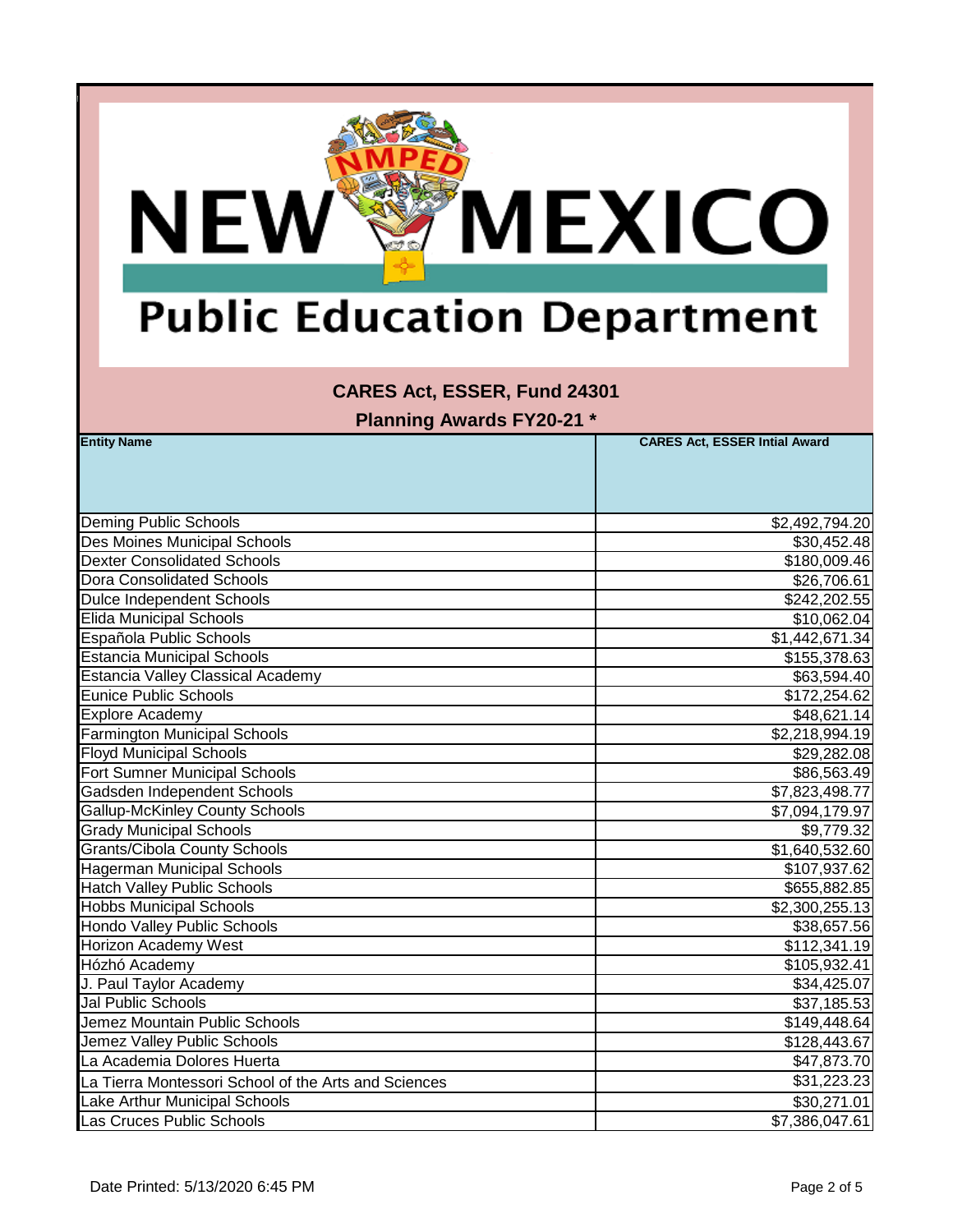

#### **CARES Act, ESSER, Fund 24301**

| <b>Entity Name</b>                                   | <b>CARES Act, ESSER Intial Award</b> |
|------------------------------------------------------|--------------------------------------|
|                                                      |                                      |
|                                                      |                                      |
|                                                      |                                      |
| Las Montañas Charter School                          | \$69,930.15                          |
| Las Vegas City Public Schools                        | \$488,494.87                         |
| <b>Logan Municipal Schools</b>                       | \$28,718.85                          |
| Lordsburg Municipal Schools                          | \$206,125.51                         |
| Los Alamos Public Schools                            | \$43,413.70                          |
| Los Lunas Public Schools                             | \$1,584,710.43                       |
| <b>Loving Municipal Schools</b>                      | \$76,278.86                          |
| <b>Lovington Municipal Schools</b>                   | \$600,994.12                         |
| Magdalena Municipal Schools                          | \$233,681.70                         |
| MASTERS Program (The)                                | \$0.00                               |
| <b>Maxwell Municipal Schools</b>                     | \$24,033.76                          |
| <b>McCurdy Charter School</b>                        | \$131,154.26                         |
| Media Arts Collaborative Charter School (MACCS)      | \$61,780.04                          |
| <b>Melrose Municipal Schools</b>                     | \$32,599.97                          |
| <b>Mesa Vista Consolidated Schools</b>               | \$108,745.77                         |
| Middle College High                                  | \$22,293.45                          |
| Mission Achievement and Success (MAS) Charter School | \$433,129.22                         |
| Monte del Sol Charter School                         | \$55,129.96                          |
| Montessori Elementary School (The)                   | \$32,759.96                          |
| Mora Independent Schools                             | \$108,487.70                         |
| Moriarty-Edgewood School District                    | \$546,646.06                         |
| <b>Mountainair Public Schools</b>                    | \$164,466.45                         |
| New America School of Las Cruces                     | \$45,051.91                          |
| <b>New Mexico Connections Academy</b>                | \$276,432.09                         |
| New Mexico School for the Arts                       | \$15,325.51                          |
| North Valley Academy                                 | \$137,738.94                         |
| Pecos Independent School District                    | \$156,465.71                         |
| Peñasco Independent Schools                          | \$160,736.49                         |
| Pojoaque Valley Public Schools                       | \$310,816.32                         |
| <b>Portales Municipal Schools</b>                    | \$900,187.32                         |
| Quemado Independent Schools                          | \$129,311.67                         |
| Questa Independent Schools                           | \$142,902.21                         |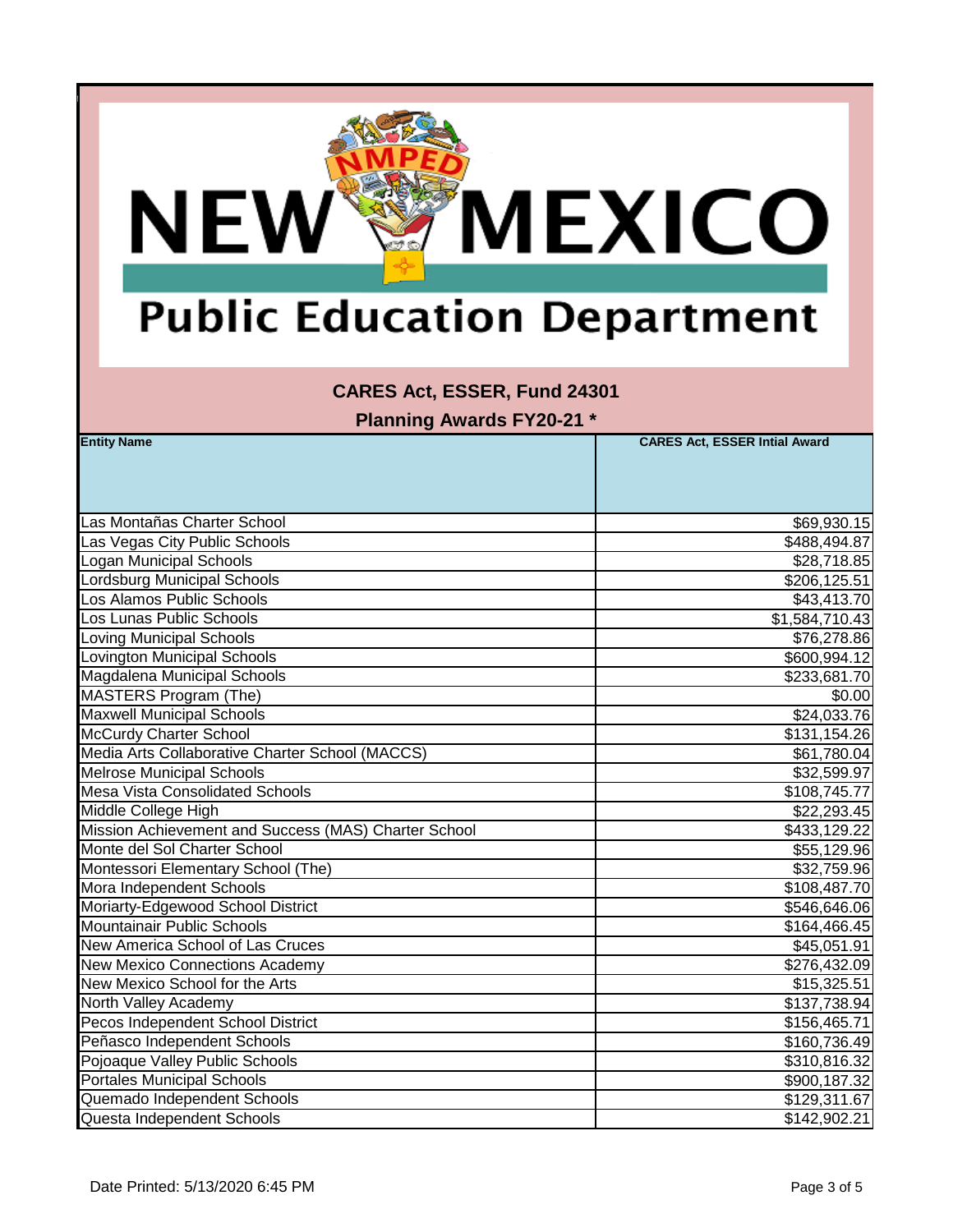

#### **CARES Act, ESSER, Fund 24301**

| <b>Entity Name</b>                                             | <b>CARES Act, ESSER Intial Award</b> |
|----------------------------------------------------------------|--------------------------------------|
|                                                                |                                      |
|                                                                |                                      |
|                                                                |                                      |
| Raices del Saber Xinachtli Community School                    | \$10,772.68                          |
| <b>Raton Public Schools</b>                                    | \$267,412.30                         |
| Red River Valley Charter School                                | \$38,333.50                          |
| Reserve Independent Schools                                    | \$64,569.85                          |
| Rio Rancho Public Schools                                      | \$1,873,753.41                       |
| Roots and Wings Community School                               | \$17,505.73                          |
| <b>Roswell Independent Schools</b>                             | \$2,962,971.60                       |
| <b>Roy Municipal Schools</b>                                   | \$1,089.72                           |
| Ruidoso Municipal Schools                                      | \$459,425.10                         |
| San Jon Municipal Schools                                      | \$27,966.88                          |
| Sandoval Academy of Bilingual Education (SABE)                 | \$31,162.49                          |
| Santa Fe Public Schools                                        | \$2,684,544.68                       |
| Santa Rosa Consolidated Schools                                | \$177,483.66                         |
| School of Dreams Academy (SODA)                                | \$98,189.89                          |
| <b>Silver Consolidated School District</b>                     | \$810,328.21                         |
| Six Directions Indigenous Charter School                       | \$27,116.65                          |
| <b>Socorro Consolidated Schools</b>                            | \$801,754.30                         |
| Solare Collegiate Charter School                               | \$42,871.38                          |
| South Valley Preparatory School                                | \$57,759.61                          |
| Southwest Preparatory Learning Center                          | \$45,186.29                          |
| Southwest Secondary Learning Center                            | \$38,482.33                          |
| <b>Springer Municipal Schools</b>                              | \$58,615.32                          |
| Southwest Aeronautics, Mathematics, and Science Academy (SAMS) | \$41,804.14                          |
| <b>Taos Municipal Schools</b>                                  | \$997,543.60                         |
| Taos Academy Charter School                                    | \$43,434.76                          |
| Taos Integrated School of the Arts                             | \$54,560.13                          |
| <b>Taos International Charter School</b>                       | \$71,804.41                          |
| <b>Tatum Municipal Schools</b>                                 | \$56,710.94                          |
| <b>Texico Municipal Schools</b>                                | \$136,697.19                         |
| <b>GREAT Academy (The)</b>                                     | \$38,706.88                          |
| Tierra Adentro: The NM School of Academics, Art and Artesania  | \$78,595.07                          |
| Tierra Encantada Charter School                                | \$59,506.62                          |